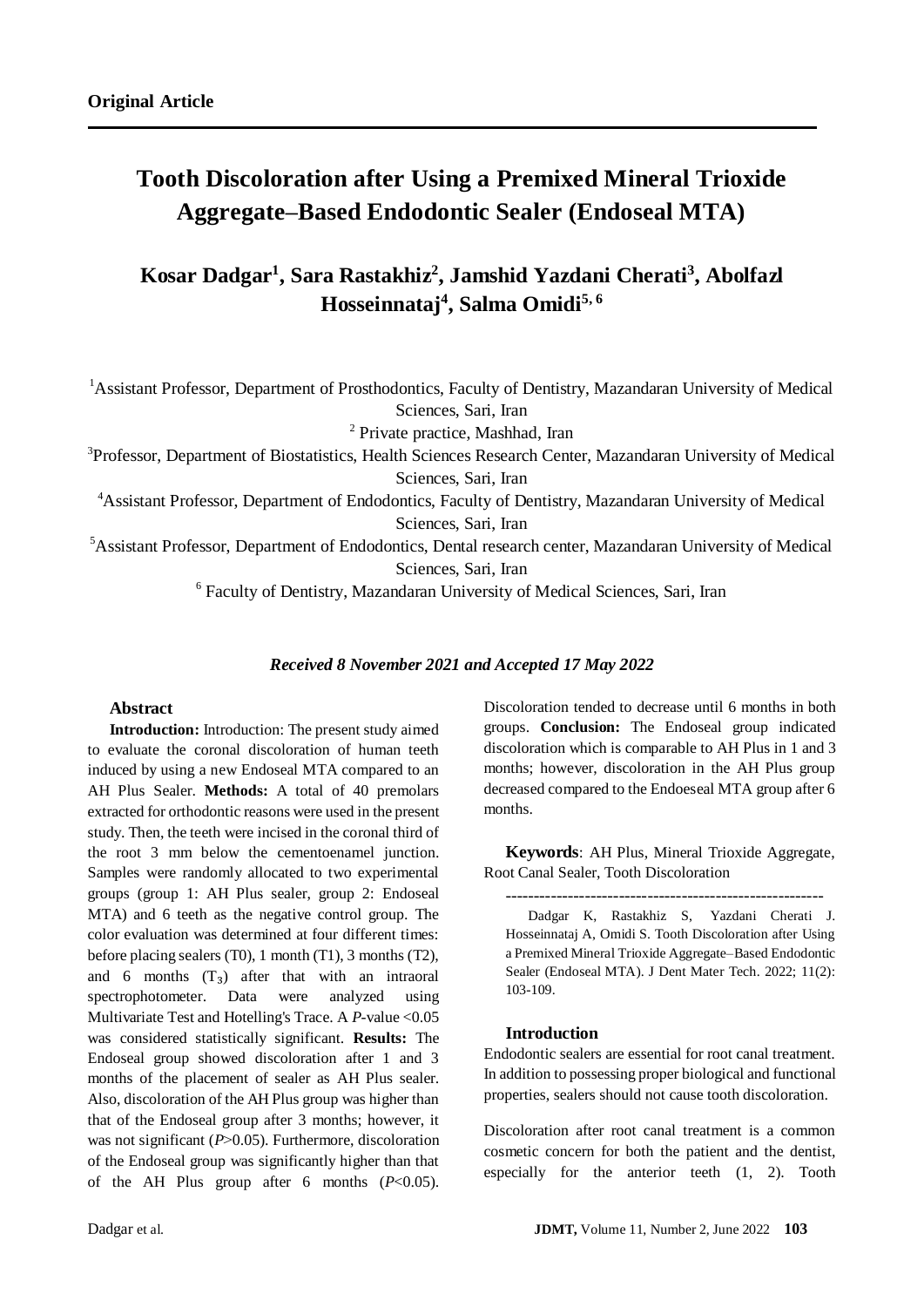discoloration creates a wide range of cosmetic problems which will be very costly and time-consuming to treat [\(3\)](#page-5-2). Bleaching is not usually successful for iatrogenic discolorations [\(4\)](#page-5-3).

The main reasons for intrinsic discoloration related to endodontic treatment include degradation of the necrotic pulp tissue, hemorrhage within the pulp chamber and endodontic medicaments and fillers [\(1,](#page-5-0) [5-7\)](#page-5-4). It has been determined that most endodontic sealers can discolor the teeth due to the properties of the structural particles [\(4\)](#page-5-3). Color sequencing may occur within a few weeks if these materials fail to be removed from the pulp chamber after obturation [\(8\)](#page-5-5). This discoloration often appears in the cervical and middle thirds of the crown [\(6\)](#page-5-6). The discoloration is usually exacerbated by penetration into the dentinal tubules [\(9\)](#page-5-7). The ways to reduce discoloration include the complete removal of sealer residues from the pulp chamber and filler cut-off from the pulp chamber. Despite considering the above-mentioned items, parts of the sealer may remain in the walls. Therefore, using sealers with less discoloration potential is essential to control the coronal discoloration after root canal therapy [\(9\)](#page-5-7).

The AH Plus sealer has been introduced as a gold standard sealer with excellent properties. AH Plus has improved in terms of properties such as the non-release of aldehyde form during the chemical set-up of this sealer compared to that of AH 26 sealer [\(10\)](#page-5-8). In addition, tooth discoloration was subsequently reduced due to the removal of silver from the formula [\(11\)](#page-5-9).

MTA, which is mainly composed of calcium silicate and bismuth oxide, was first introduced as a root-end filling material due to its desirable properties such as biocompatibility, bioactivity, and good sealing. It is used for perforation, pulp cap, and regeneration [\(12-14\)](#page-5-10). Using MTA has been considered in the structure of endodontic sealers due to these desirable properties, called bioceramic-based sealers such as ProRoot Endo sealer, CPM sealer, and MTA fillapex. [\(15\)](#page-5-11)

Endosteal MTA (Maruchi, Wonju, Korea) is a new mineral trioxide aggregate–based endodontic sealer obtained from pozzolan cement that has been introduced recently. Studies have shown that this sealer has physical properties comparable to MTA and higher biocompatibility than that of AH Plus [\(16,](#page-5-12) [17\)](#page-5-13). However, the main disadvantage of MTA-based sealers is the discoloration due to the release of ferrous iron [\(18\)](#page-5-14). Therefore, studying the discoloration nature of this sealer is essential since studies are limited in this regard. To the best of our knowledge, a limited number of articles have been published on the effect of endoseal MTA sealer on the discoloration of the crown. In the present study, the 6-month effect of this sealer on crown discoloration was investigated compared to a resin-based sealer. Table I shows Chemical composition of endodontic sealers used in the present study

The visual evaluation of tooth color is performed using dental shade guides [\(8,](#page-5-5) [19\)](#page-5-15), discoloration of dentin in the longitudinal section of the teeth [\(20\)](#page-6-0), the digital image [\(1\)](#page-5-0), the colorimeter, and the spectrophotometer. Among these, the spectrophotometer is a reference method [\(21\)](#page-6-1) due to its high sensitivity, information stability, and repeatability [\(22\)](#page-6-2).

The present in vitro study aimed to evaluate the coronal discoloration of human teeth induced by using a new Endoseal MTA sealer by intraoral spectrophotometer compared to the AH Plus sealer.

## **Materials and Methods**

The present experimental trial was approved by the Human Research Ethics Committee of Mazandaran University of Medical Sciences, Iran (IR.MAZUMS.REC.95.2610). A total of 40 mandibular and maxillary premolars with similar anatomy that were extracted for orthodontic reasons were selected for this study. All the teeth were radiographically examined and teeth were excluded by pulp chamber recession, decay, repair, fractures, and noticeable clinical discolorations. At first, the external stains, calculus, and soft tissue were cleaned using a rubber cup and pumice, and then teeth samples were kept in distilled water until testing. Then teeth were incised in the coronal third of the root 3 mm below the cementoenamel junction (CEJ) and the apical parts were discarded. A cubic access hole 5 mm wide and 5 mm high was prepared by diamond fissure bur (Teeskavan, Iran) on the apical surfaces of the teeth and then the pulp chamber was chemically and mechanically cleaned with H-File (No. #35-80) and 2.5% Hypochlorite (Golrang, Iran) as a detergent and finally washed with normal saline.

The specimens were divided into two groups  $(n=17)$  by the simple random sampling method: Group 1 AH Plus sealer (Dentsply, De Trey, Konstanz, Germany) and Group 2 Endoseal MTA (Maruchi, Wonju, Korea); also 6 samples were considered as negative controls. The sealers were prepared according to the manufacturer's instructions and placed inside the pulp chamber in the cervical access. The amount of sealer was sufficient to completely cover axial walls in thickness of 1 mm. Table I presents the chemical composition of sealers used in this study. After the sealer setting, apical access cavities were covered by self-curing glass-ionomer cement (Fuji, Japan). The control group was only instrumented and remained unfilled. The samples were mounted on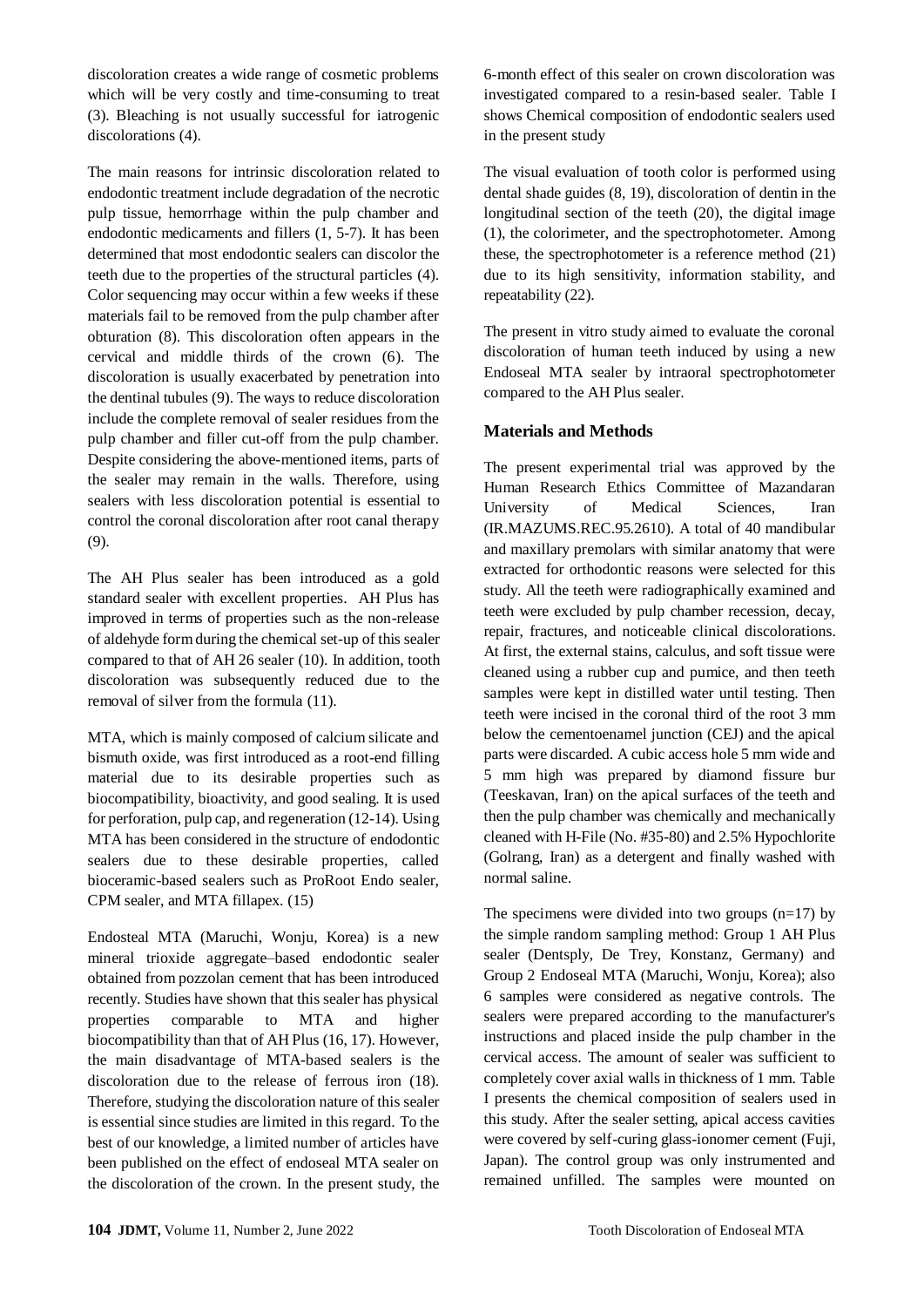cuboids made up of silicone impression putty and then incubated for 6 months at 37°C and 100% humidity. During the study course, the samples were stored in distilled water to simulate clinical conditions.

|  |  |  | Table I: Chemical composition of endodontic sealers used in the present study |  |
|--|--|--|-------------------------------------------------------------------------------|--|
|--|--|--|-------------------------------------------------------------------------------|--|

| Sealer                 | Manufacturer                                  | Composition                                                                                                                     |
|------------------------|-----------------------------------------------|---------------------------------------------------------------------------------------------------------------------------------|
| Endoseal<br><b>MTA</b> | Maruchi, Wonju, Korea                         | Calcium silicates, Calcium aluminates, Calcium aluminoferrite, Calcium<br>sulfates, Radiopacifier, Thickening agents            |
| AH Plus                | Dentsply,<br>De<br>Trey,<br>Konstanz, Germany | Paste A: Bisphenol-A epoxy resin, Bisphenol-F epoxy resin, Calcium<br>tungstate, Zirconium oxide, Silica, Iron oxide pigments   |
|                        |                                               | Paste B: Dibenzyldiamine, Amino adamantane, Tricyclodecane-diamine,<br>Calcium tungstate, Zirconium oxide, Silica, Silicone oil |

Table II**:** Mean ΔE (SD) values of experimental groups in all experimental periods

| Group        | Number | 1st Month            | 3rd Month            | 6th Month            |
|--------------|--------|----------------------|----------------------|----------------------|
|              |        | $(\Delta E1, T0-T1)$ | $(\Delta E2, T0-T2)$ | $(\Delta E3, T0-T3)$ |
| Endoseal MTA | 17     | 5.222(0.408)         | 6.647(0.528)         | 6.160(0.516)         |
| AH Plus      | 17     | 5.509(0.716)         | 8.080(0.829)         | 4.479(0.505)         |
| Control      | 6      | 0.526(0.199)         | 0.576(0.198)         | 0.625(0.214)         |

#### *Color measurement*

An intraoral spectrophotometer (VITA Easyshade® compact: VITA Zahnfabrik, BadSäckingen, Germany) was used to determine the color changes at the same time, place conditions, and natural light. The device was calibrated before each measurement. Determining the color of the teeth was performed within four intervals as follows: before the placement of sealers (T0), 1 month (T1), 3 months (T2), and 6 months (T3) after that. The device was placed perpendicular to the buccal surface of the teeth in the middle one-third region, and each sample was measured three times for the parameters of CIE L (degree of darkness and lightness related to value in the Munsell color system), a (color coefficients related to hue in the Munsell color system), b (color coefficients related chroma in the Munsell color system).

Color changes (∆E) were calculated for each period by the following formula:

$$
\Delta E = \sqrt{(L_1 - L_2)^2 + (a_1 - a_2)^2 + (b_1 - b_2)^2}
$$

ΔE1=color distinction between T0 and T1

ΔE2=color distinction between T0 and T2

ΔE3=color distinction between T0 and T3

The standard threshold of  $\Delta E$  is 3.7 ( $\Delta E$ <3.7) [\(23\)](#page-6-3). Data were analyzed using SPSS software version 16 (SPSS version 16, Chicago, IL, USA). Multivariate tests and MANOVA (Hotelling's Trace) were used for statistical analyses.

#### **Results**

Table II shows the mean ΔE and SD in the sealers at different intervals. Table III compares the rate of color change in study groups at different times. The control group indicated no discoloration at these intervals. The discoloration in all measurements was higher than the standard limit ( $\Delta E$  > 3.7) and was significantly different compared to that of the control group (*P*-value˂0.05). No significant difference was observed in ΔE value between two sealers at 2 intervals (1 month and 3 months) (*P*> 0.05) as follows in T1: AH Plus = Endoseal, T2: AH Plus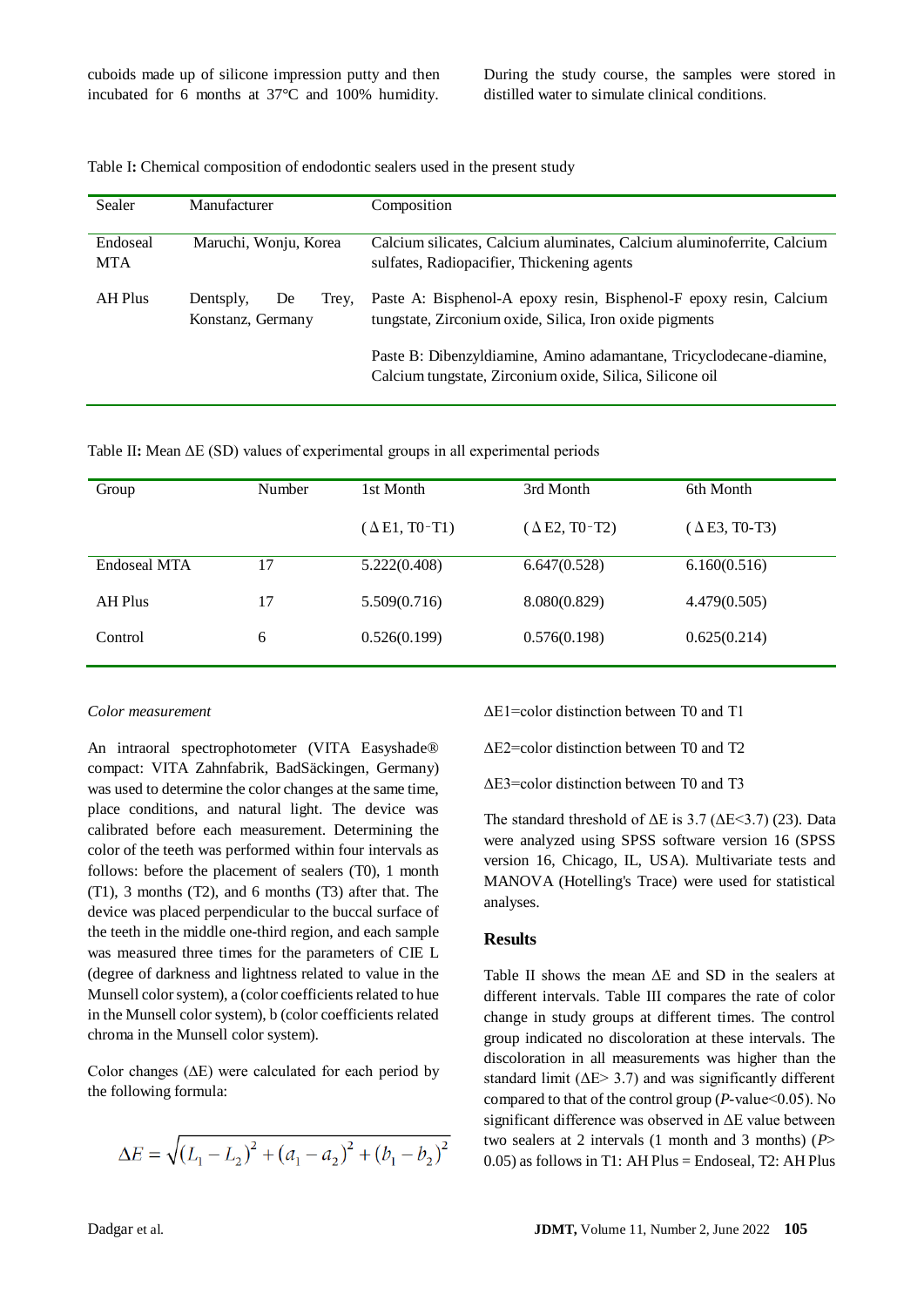|             | Group               | CI 95%                 | $P$ -Value |
|-------------|---------------------|------------------------|------------|
|             | <b>Endoseal MTA</b> | $5.22(4.35-6.09)$      | 0.07       |
| $\Delta E1$ | <b>AH Plus</b>      | $5.50(3.99 - 7.02)$    |            |
|             | Control             | $0.629(0.22 - 1.05)$   |            |
| $\Delta$ E2 | <b>AH Plus</b>      | $6.64(5.52 - 7.76)$    | 0.15       |
|             | <b>Endoseal MTA</b> | 8.075(6.32-9.83)       |            |
|             | Control             | $0.878(0.671 - 1.086)$ |            |
|             |                     |                        |            |
| $\Delta$ E3 | <b>AH Plus</b>      | $6.155(5.06-7.25)$     | 0.02       |
|             | <b>Endoseal MTA</b> | $4.475(3.40-5.55)$     |            |
|             | Control             | 0.9539072-1.166        |            |
|             |                     |                        |            |

Table III: Comparison of color change in experimental groups at different times

#### **Discussion**

The present study examined the coronal discoloration of a new Endoseal MTA-based sealer compared with the AH Plus sealer. Recent efforts have focused on achieving proper biocompatibility and bioactivity properties of MTA, as well as the ability to set this substance in wet conditions for applying in the structure of endodontic sealers. Coronal discoloration was one of the disadvantages of MTA, which has even been reported in white types. Endoseal MTA was a newly introduced Calcium Silicate MTA-based sealer derived from pozzolan cement [\(16,](#page-5-12) [24\)](#page-6-4). This sealer contained a premixed substance enclosed in an airtight syringe which could be directly used in the root canal [\(16\)](#page-5-12).

According to the manufacturer's instructions, Endoseal MTA indicated a very good flow capability which could increase the sealing ability and bond strength due to the sealer penetration into dentinal tubules, anatomical anomalies, and minor canals. The self-setting feature was another clinical advantage of this sealer [\(25\)](#page-6-5).

Other studies on MTA derived from pozzolan cement have reported characteristics such as low cytotoxicity, hard tissue-inducing bioactivity, as well as minimal discoloration [\(24,](#page-6-4) [26\)](#page-6-6), and low apical leakage [\(27\)](#page-6-7).

Limited information is available on the potential of Endoseal discoloration. Until now, a limited number of articles have been published on the discoloration effect of endoseal MTA sealer on crown color change. The present study indicated that the discoloration potential of this sealer is higher than that of the AH Plus sealer after 6 months.

The AH Plus was a widely used resin-based sealer that was replaced with AH26 due to its good sealing ability and no discoloration properties [\(28\)](#page-6-8).

In this study, the samples were placed in the tubes including distilled water during the test to preserve the moisture, as dehydration would reduce the non-vital tooth translucency [\(29\)](#page-6-9). Hence, it changed the color of the tooth. The methods of selecting, preparing, and maintaining the teeth were in line with the proposed method in the study of Forghani et al.(9) on the crown of premolar teeth since finding a healthy premolar tooth extracted for orthodontic treatment is normally more convenient, and the large volume of the pulp chamber is provided for the sealer placement.

Apical access was used in this study similar to previous studies [\(9,](#page-5-7) [23\)](#page-6-3), and kept the occlusal surface intact to prevent the negative effects of cutting, micro-leakage, and restorative materials on the optical property.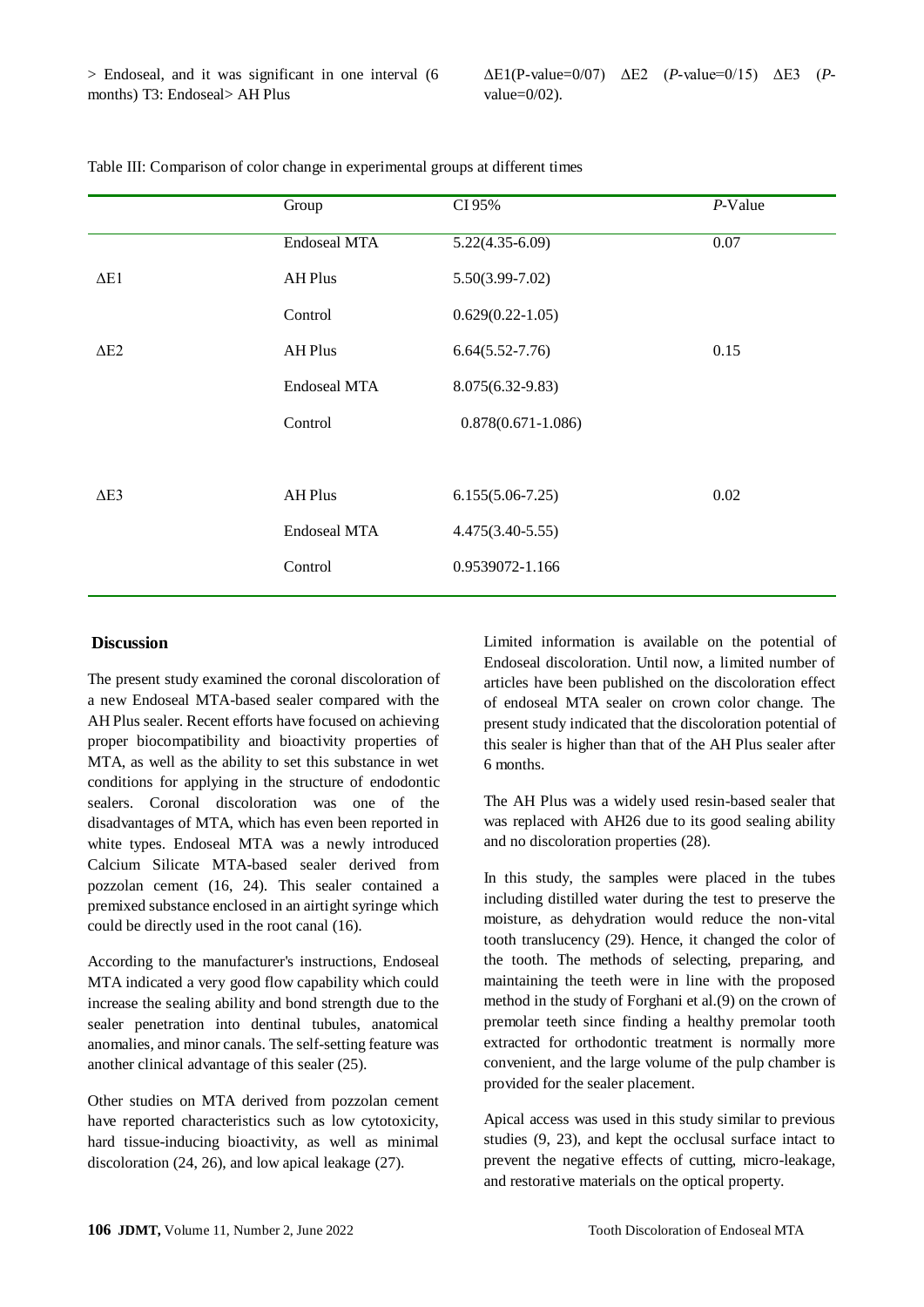Exposure of a large volume of sealer to the pulp chamber walls may increase the potential of discoloration sealers; however, the residue of sealer inside the pulp chamber was the cause of discoloration of the tooth after root canal treatment [\(9\)](#page-5-7).

In the present study, the Easy Shade device was used to evaluate the tooth color due to the repeatability and information stability [\(21\)](#page-6-1). Although the deviations in the spectrophotometer references can occur along with most existing commercial devices, these differences are not included in this study because the discoloration assessment was intended in this study rather than the exact color estimate of the tooth. Since the study of longterm discoloration potential of sealers was considered in this study, the smear layer was not removed through EDTA because the presence of this layer blocks the dentinal tubule openings; therefore, the sealer particles penetrate more slowly into the dentinal tubules, consequently observing subsequent discoloration studies [\(8\)](#page-5-5). The smear layer was not clinically eliminated from the pulp chamber, and discoloration of the tooth was observed even in the presence of the smear layer in previous studies [\(8\)](#page-5-5).

Previous studies have shown that coronal discoloration occurred as a result of endodontic materials seven weeks or several months after obturation. Differences in the results of these studies could be ascribed to the type of employed procedure. The time required for clinical discoloration depended on many factors, such as the presence of the smear layer, the thickness of the remaining dentin, and the quantity and quality of the sealer [\(28\)](#page-6-8). In the present study, long intervals of 1, 3, and 6 months were used since, to the best of our knowledge, no investigations have been conducted on these intervals, and the only study examining the discoloration potential of Endoseal sealer [\(30\)](#page-6-10) had used shorter intervals.

Dae-Sung Lee et al. compared the discoloration potential of Endoseal with AH Plus and Pro root MTA within periods of 1, 2, 4, and 8 weeks. Their results showed that Endoseal had no significant change in ΔE and ΔL compared to AH Plus and the control group. As a result, Endoseal showed less discoloration compared to conventional MTA and the same discoloration with AH Plus [\(30\)](#page-6-10), which is consistent with the results of this study. In this study, the sealers had significant discoloration compared to that of the control group.

Fergana et al. studied tooth discoloration caused by MTA Fillapex, iRoot SP, and AH Plus sealers and reported that progressive discoloration was observed in the first 3 months, and then discoloration was reduced by the end of the experiment. The discoloration induced by AH Plus

was very severe in the first three months. Nevertheless, they had the lowest amount at the end of the test and no significant difference was observed between the sealers. Similar to this study, all sealers had a significant discoloration effect compared to that of the control group [\(9\)](#page-5-7). The discoloration pattern was similar to the present study. The high levels of discoloration at baseline could be due to the high penetration capacity of the dentinal tubules, and reduction over time following the distribution of sealer particles in a larger area than dentinal tubules. Consequently, they will be less focused and less visible. In addition, the diameter of the dentinal tubules decreases near the cementoenamel junction (CEJ); however, the residual sealer should decompose into smaller components to penetrate the dentinal tubules. This collapse may cause the tooth surface to be less visible [\(9\)](#page-5-7).

The results of AH Plus in this study were consistent with those of Elkhazian et al. [\(31\)](#page-6-11), Meinckle et al. [\(32\)](#page-6-12), and El Sayed and Etemadi [\(28\)](#page-6-8). In the studies by Lenherr [\(33\)](#page-6-13), and Lee [\(30\)](#page-6-10), AH Plus showed minimal discoloration compared to the control group.

In the present study, the discoloration caused by endoseal MTA sealer was greater after 6 months. Several mechanisms have been proposed for MTA- induced discoloration. The first is the gray color of the material itself, which is responsible for the discoloration. To this end, white MTA was presented to endodontic markets. They also showed that metal oxides (Fe, Mn) could cause discoloration [\(30\)](#page-6-10). Another suggestion is that discoloration can occur due to a chemical reaction between bismuth oxide (Bi2O3) and dentin. Bismuth oxide has been added to MTA for providing radiodensity. The discoloration created in MTA is due to the reduction of crystals in bismuth atoms. In some new commercial formulations, bismuth oxide has been replaced by zirconium oxide (ZrO2) and tantalum oxide. Recent studies have shown that the MTA containing zirconium oxide exhibits less discoloration than the MTA containing bismuth oxide. According to the manufacturer's instructions, Endoseal contains both bismuth and zirconium radio opacifiers [\(30\)](#page-6-10). This may justify the standard color change observed in this sealer, while the zirconium oxide content of bismuth oxide was probably higher in the structure of this sealer. This discoloration was similar to AH Plus, and the removal of silver from the AH26 structure and the production of AH Plus to remove the color-forming nature of this sealer. The discoloration observed in the AH Plus sealer in this study suggested that, firstly, a substance other than silver caused the discoloration, which may be zirconium oxide, which is also present in the structure of AH Plus [\(28,](#page-6-8) [30\)](#page-6-10).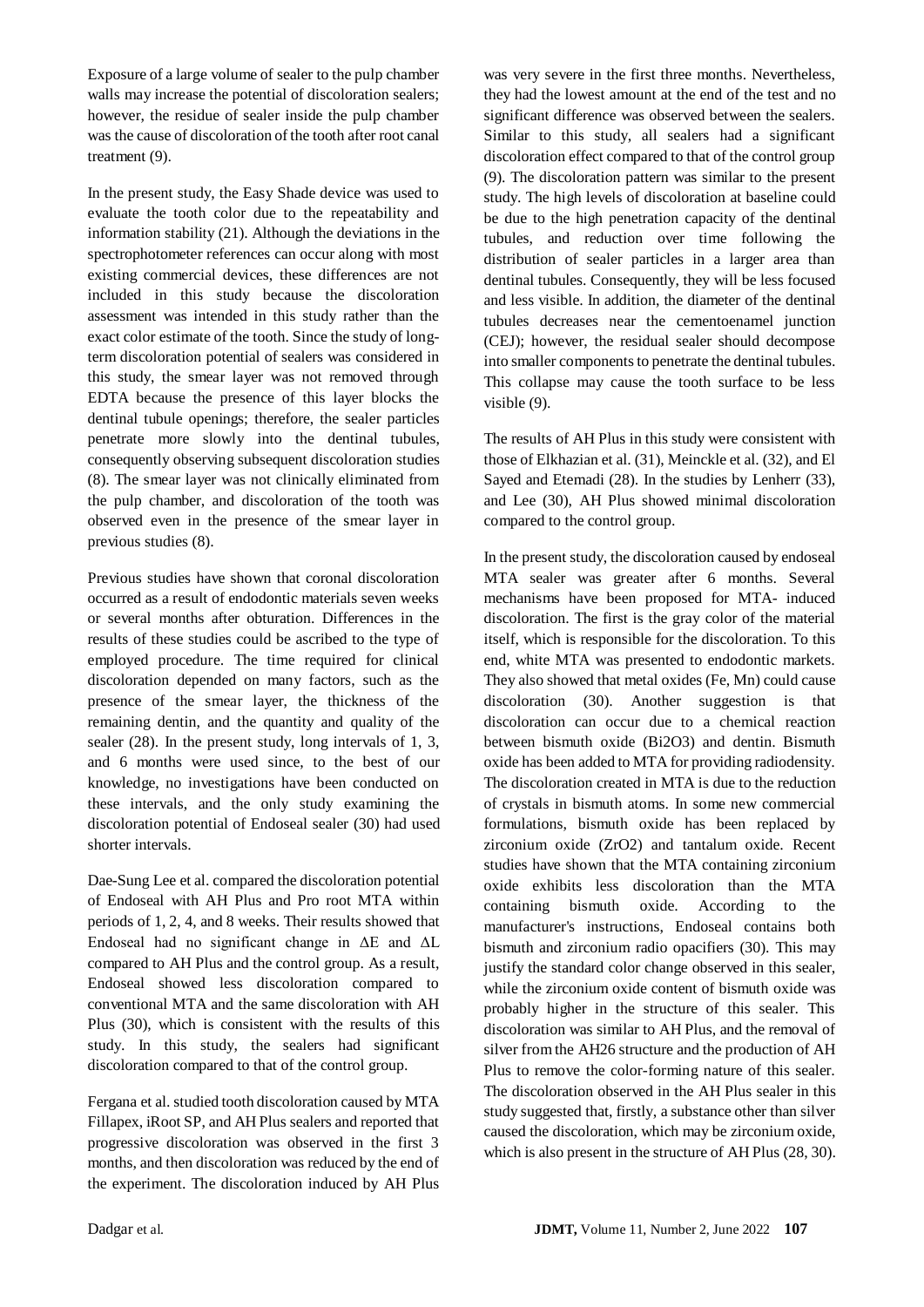Further studies are required to study the color-forming feature of these sealers.

## **Conclusion**

In general, despite the limitations of this study, MTAbased Endoseal sealer of root canal indicated discoloration which is comparable to AH Plus in 1 and 3 months; however, discoloration in the AH Plus group decreased compared to the Endoeseal MTA group after 6 months.

## **Conflict of Interest**

The authors declare that there is no conflict of interest regarding the publication of the present study.

## **Acknowledgment**

The present study was extracted from a thesis which was financially supported by the Research Council of Mazandaran University of Medical Sciences, Sari, Iran.

## **References**

<span id="page-5-0"></span>1 Partovi M, Al-Havvaz AH, Soleimani B. In vitro computer analysis of crown discolouration from commonly used endodontic sealers. Aust Endod J. 2006;32(3):116-119.

<span id="page-5-1"></span>2. El Naggar A ,Mohammad M. Closed reduction and Nancy nail fixation for forearm fractures in children. J Conserv Dent. 2013;16(4):347-351.

<span id="page-5-2"></span>3. Sulieman MA. An overview of tooth-bleaching techniques: chemistry, safety, and efficacy. Periodontol. 2008;48(1) :48-69

<span id="page-5-3"></span>4. Tour Savadkouhi S, Fazlyab M. Discoloration Potential of Endodontic Sealers: A Brief Review. Iran. Endod. J. 2016;11(4):250-254

<span id="page-5-4"></span>5. Krastl G, Allgayer N, Lenherr P, Filippi A, Taneja P, Weiger R. Tooth discoloration induced by endodontic materials: a literature review. Dent Traumatol. 2013;29(1):2-7.

<span id="page-5-6"></span>6 van der Burgt TP, Plasschaert AJ. Tooth discoloration induced by dental materials. Oral Surg Oral Med Oral Pathol Oral Radiol. 1985;60(6):666-669.

7. Mohammadi Z, Kinoshita J-I, Manabe A, Kobayashi M, Shalavi S, Palazzi F, et al. Effects of root canal irrigants and medicaments on dentin and vice versa: a review of Literature. J Dent Mater Tech. 2020;9(1):1- 9.

<span id="page-5-5"></span>8. Parsons JR, Walton RE, Ricks-Williamson L. In vitro longitudinal assessment of coronal discoloration from endodontic sealers. J. Endod. 2001;27(11):699-702.

<span id="page-5-7"></span>9. Forghani M, Gharechahi M, Karimpour S. In vitro evaluation of tooth discoloration induced by mineral trioxide aggregate Fillapex and iRoot SP endodontic sealers. Aust Endod J. 2016;42(3):99-103.

<span id="page-5-8"></span>10. Miletic I, Prpic-Mehicic G, Marsan T, Tambic-Andrasevic A, Plesko S, Karlovic Z, et al. Bacterial and fungal microleakage of AH26 and AH Plus root canal sealers. Int. Endod. J. 2002;35(5):428-432.

<span id="page-5-9"></span>11. Leonardo MR, Bezerra da Silva LA, Filho MT, Santana da Silva R. Release of formaldehyde by 4 endodontic sealers. Oral Surg Oral Med Oral Pathol Oral Radiol Endod. 1999;88(2):221-225.

<span id="page-5-10"></span>12. Parirokh M, Torabinejad M. Mineral trioxide aggregate: a comprehensive literature review--Part III: Clinical applications, drawbacks, and mechanism of action. J. Endod. 2010;36(3):400-413.

13. Omidi S. Nonsurgical Management of a Perforative Internal Root Resorption Using Mineral Trioxide Aggregate: A Case Report. Maz. Univ. Med. Sci 2016;25(132):343-349.

14.. Omidi S, Ghoddusi J, Mushakhian S, Harandi A. Management of Periapical Lesions due to Foreign Body Reaction: A Case Report. Maz. Univ. Med. Sci 2018; 27(156): 211-217

<span id="page-5-11"></span>15. Gomes-Filho JE, Watanabe S, Cintra LTA, Nery MJ, Dezan-JÚNior E, Queiroz IOA, et al. Effect of MTA-based sealer on the healing of periapical lesions.J Appl Oral Sci . 2013;21(3):235-242.

<span id="page-5-13"></span><span id="page-5-12"></span>16. Silva EJ, Carvalho NK, Prado MC, Zanon M, Senna PM, Souza EM, et al. Push-out Bond Strength of Injectable Pozzolan-based Root Canal Sealer. J. Endod. 2016;42(11):1656-1659.

17. Kim M, Park H, Lee J, Seo H. Microleakage Assessment of a Pozzolan Cement-based Mineral Trioxide Aggregate Root Canal Sealer. J Korean Acad Pediatr Dent. 2017;44(1):20-27.

<span id="page-5-14"></span>18. Rawtiya M, Verma K, Singh S, Munuga S, Khan S. MTA-based root canal sealers. J Orofac Res. 2013;3(1):16-21.

<span id="page-5-15"></span>19. van der Burgt TP, Mullaney TP, Plasschaert AJ. Tooth discoloration induced by endodontic sealers. Oral Surg Oral Med Oral Pathol Oral Radiol. 1986;61(1):84- 89.